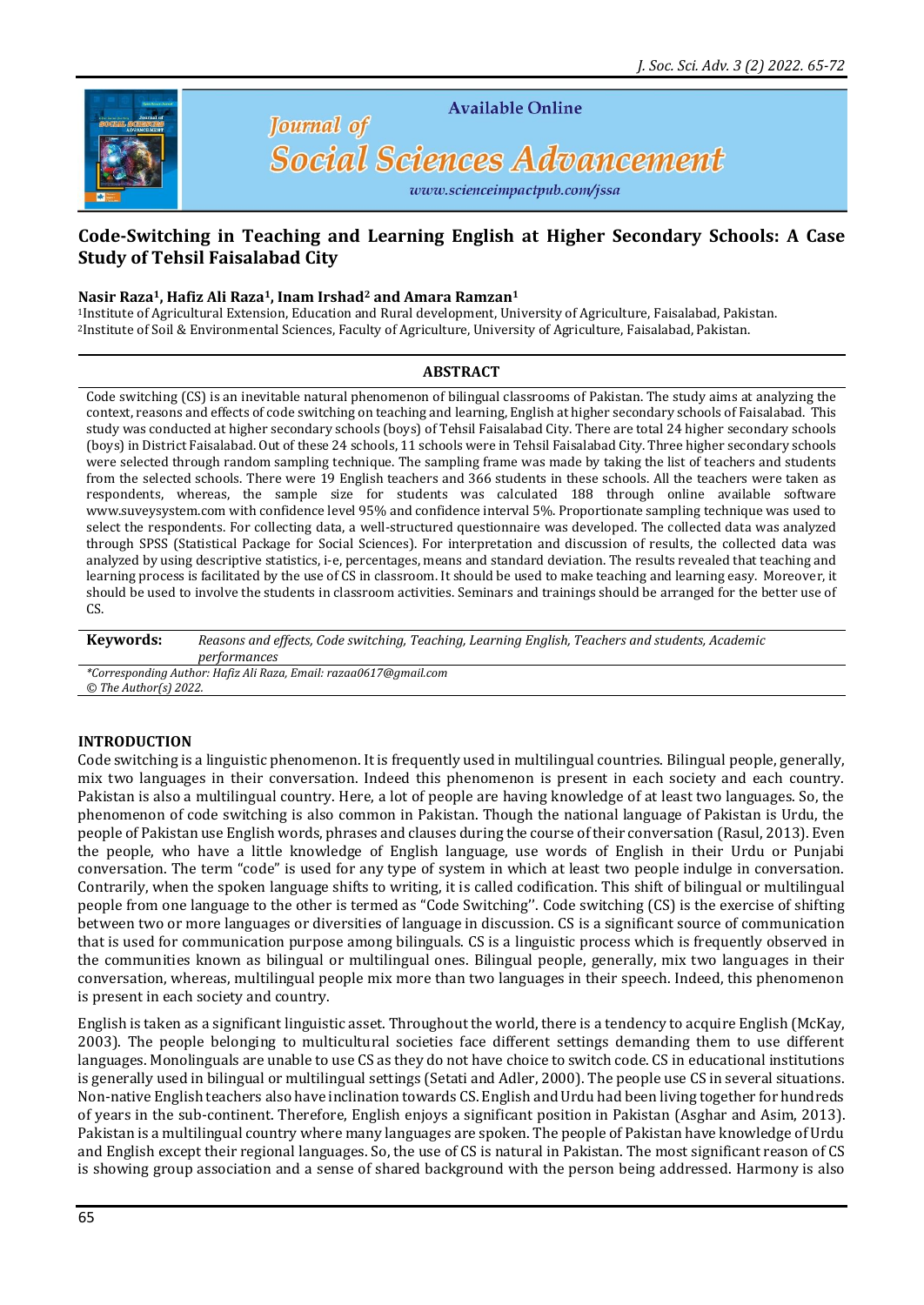established by the use of CS. If we consider classroom scenario, the CS serves the pedagogical purposes (Metila, 2009). In Pakistan, the teachers use CS frequently. Even in the class of mathematics or English is mixed with other language like Urdu. It is clear that teaching and learning in Pakistani classroom is facilitated by the CS of Urdu and English. University professors too use CS for instructional purposes. CS is a significant teaching strategy in a language classroom and the use of it facilitates the teaching and learning practice (Sipra, 2007). The reasons of using CS are complicated and different (Ewert, 2010). However, none of these reasons is related to the cognitive procedure.

Teaching and learning in Pakistani classrooms is facilitated by switching between Urdu and English. CS is useful teaching tactic, recognized as an advantageous technique and significant practice for acquiring a foreign language (Sharwood and Truscott, 2008). Learners tend to learn at least two languages. Taking into consideration the opinions of English teachers, the tendency of CS in Pakistan is utilized for clarifying difficult concepts, imparting instructions, translating of views and ideas, elaborating difficult concepts, and overcoming speech deficiency. It is utilized after categorizing the requirements, needs and problems of the learners. But, there are limits and boundaries of the use of CS in the classroom. Though the exploitation of CS is a common practice, some teachers consider it unfavorable and students are considered lazy. It is supposed that they can speak neither Urdu nor English properly. They are given a name as Urlish (Wong, 2000). Forbidding native language or the use of CS in English classes is equivalent to deprive the students of the exclusive speech. The use of CS increases the enactment of teachers and a suitable coaching method (Gulzar and Qadir 2010). It is powerfully commended to employ the collaborative policy of CS which is unavoidable in bilingual classes in Pakistani society. The requirement to communicate proficiently in rapidly-changing situations motivates the people to use CS. The use of CS shows a modification in the social context. The use of CS is the process of altering language essentials for bringing efficiency in speech (Ewert, 2010). People do not switch code because of accommodating the expectations of other. Rather, they switch code to make their up their deficiency in language.

## **Research Objectives**

- To analyze the effect of code switching on teaching English
- To probe out the reasons of code switching
- To explore the context in which code switching is mostly used

# **LITERATURE REVIEW**

## **Code switching usage in teaching and learning**

CS improves learning. Child's learning when it is taught through familiar language. When language skills like reading is taught to that children in second language (SL), they will become familiar with the sounds and master them. It will be a time consuming process. This will make harness tend to rote learning. They would only memorize without comprehending the meanings. The supporters of using CS in learning SL say that the children who have maintained their first language (FL) can expand their cognitive abilities. While learning other language as SL, their knowledge of language skills may often be transferred to the SL. The use of CS is the speediest but precise means of learning SL. CS will make them feel less frustration. Children living in remote areas use CS, face understanding problems of SL. Instruction in child's CS is supportive in child's learning. This trend is unreasoning around world. There is not a peaceful relationship between CS and SL. There is continuous warfare and is seen at the time of cognition but also at the time of memorization (Trudgill, 2000). CS is different in the process of acquisition from the SL, so, it influences strongly the acquisition of SL. There are some similarities as well as differences in acquisition of SL. Both languages are learned gradually. Both need exposure. The (FL) is learnt by the child in natural environment purposefully. SL is learnt in formal classroom. In learning SL, child feels the burden of mastering grammar and structures correctly. Moreover, child does not pass from babbling and emitting sound stages. So, their learning in SL is influenced by CS. The teacher used CS to give students opportunity to make conversation and increase understanding. CS helps in continuing the flow of teaching as they have not time to explain the things in a simplest way and to clear misconceptions. The teachers switch code when the words and sentences in a textbook are not understood fully. There are certain causes behind the use of CS. It is used by teachers due to multiple motives such as educational, communal and managerial tasks (Barandagh *et al.*, 2013). The teachers switch to native language to fulfill academic objectives but also to cope with the societal requirements of the learners.

## **Code switching makes speech effective**

CS is used because it makes the speech process effective; especially, in the background of Pakistani society in which English language is considered the 3rd language for learners. Though, they too allow cautious and fixed use of CS as a teaching technique to make the teaching and learning more effective. No doubt, change in language usage seems to be educational requirement of fluctuating modern world (Gulzar, 2010). Besides a number of tactics, codeswitching is inevitable for making communication better in English classrooms. It must be well-thought-out medium for proficiency in foreign language classroom (Dar and Khan, 2014). CS is not interruption; rather, it serves the purpose of communication and fluency. Hence, it is going to be a very valuable speech strategy and the learners use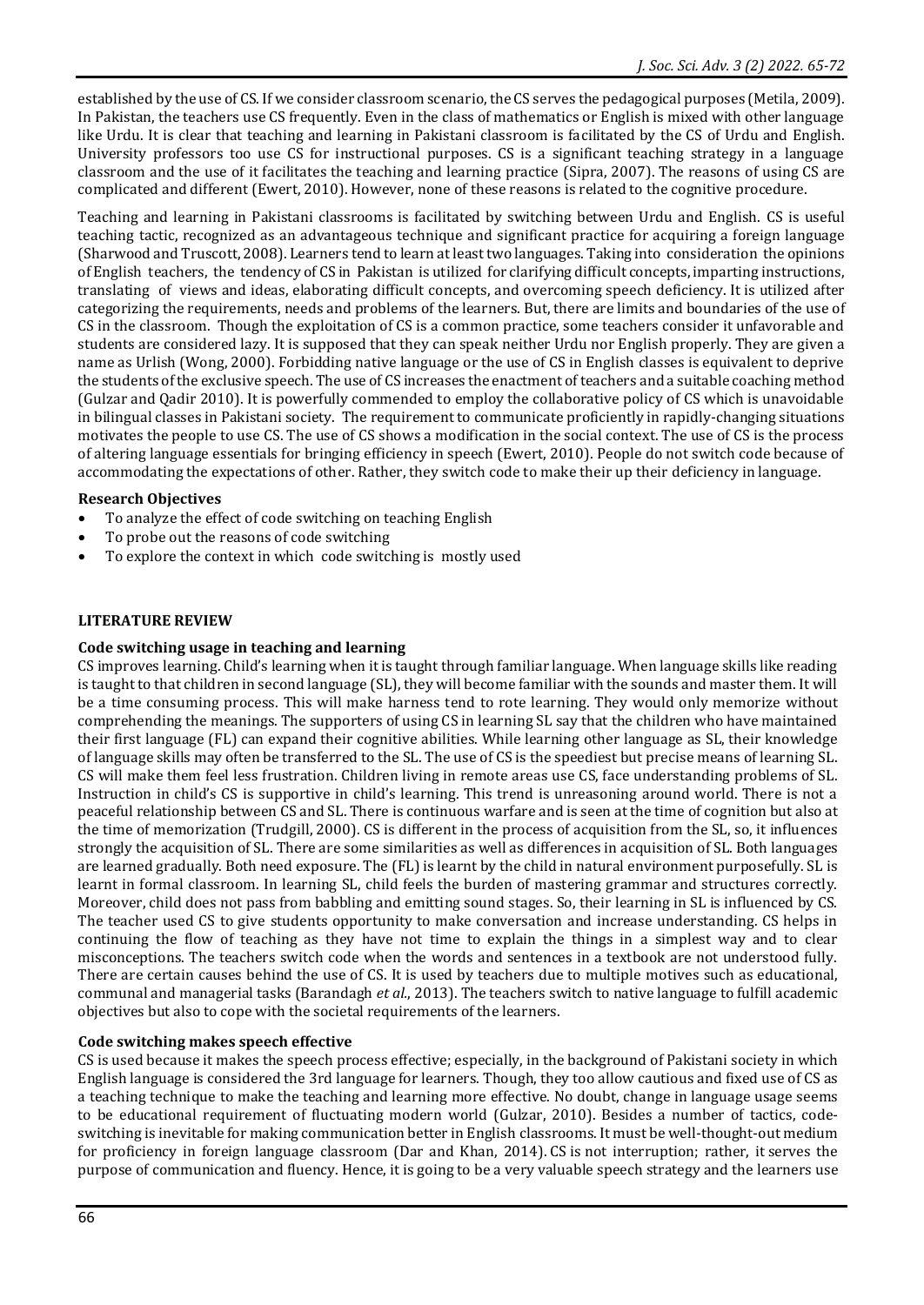it impulsively as they know the advantages they get by using it. This conversation expresses that code-switching is an appropriate as an educational strategy by a lot of the tutors and learners in our country.

# **Code switching is need based activity**

CS does not always take place unintentionally but intentionally. Bilingual people use it in both ways. Teachers too have no exception in this regard. At certain times, CS looks to be a conscious effort on the part of teachers during their lecture. They explain different parts of a lesson in English while using different words, phrases, etc. from the mother tongue. For conducting activities in the classrooms, the teachers use mother language (Barandagh *et al.*, 2013). The purpose of CS from English to mother tongue for conducting activities is to enable the students to participate fully in activities and willingly. It also aims at removing their shyness during the course of activities. In such circumstances, CS can said to be teachers' conscious effort. Most of the bilingual teachers do not have sufficient skill and practice to communicate effectively in English. At certain time, they do not find a suitable word of English to communicate their point of view. They have to shift to their mother tongue for their convenience. While switching to their mother tongue, they can convey their viewpoint effectively. Textbooks hold an important position in our educational institutions. They provide teaching material and guidelines to teachers. Even in our textbooks, CS is found. In the textbooks, English is used in Urdu. Similarly, teachers switch code for different purposes while delivering lectures (Yao, 2011). A teacher exploits various strategies and techniques to impart knowledge. CS may be considered one of them. A teacher switch-code from English to Urdu for introducing unfamiliar vocabulary word, clarify some points, showing sympathy and harmony with learners.

# **People use code switching un-consciously**

Pakistani people use a number of languages for communication purpose. Among these languages are Urdu, Punjabi, Sindhi, Balochi, Saraiki etc. Therefore, people switch from one language to another unconsciously (Rukh et al., 2014). In our country, Urdu and English are used frequently. A number of people use these languages for communication with other people in their daily life. Switching from Urdu to English and vice versa has become a common phenomenon in our country, Pakistan.

# **Code switching brings effectiveness in conversation**

CS is sociolinguistic phenomenon (Ewert, 2010). CS enables the people not only to participate in conversation and accommodate others' expectation but also to fulfill the internal needs of the people. It depends upon the situation and manner we use CS. CS results in better communication. The teachers may use native language to explain some points to their students. Moreover, CS can be used when the learner's participation is required (Macaro, 2017). Thus, CS makes teaching effective as well as harmonizes the students with teachers.

# **RESEARCH METHODOLOGY**

This study was conducted in Boys Higher Secondary Schools of Tehsil City Faisalabad. There are total 24 Boys Higher Secondary Schools in District Faisalabad. Eleven Boys Higher Secondary Schools are in Tehsil Faisalabad City. Three higher secondary schools were selected through random sampling. The sampling frame was made by taking the list of teachers and students from the selected schools. All the English teachers (19) were selected as respondents. There were 366 students in these schools. The sample size for students was calculated 188 through online available software [www.suveysystem.com](http://www.suveysystem.com/) with confidence level 95% and confidence interval 5%. Proportionate sampling technique was used to select the respondents from students. For collecting data, a well-structured questionnaire was developed. The collected data will be analyzed by using descriptive statistics, i.e., percentages, means and standard deviation through computer software SPSS (Statistical Package for Social Sciences) for interpretation and discussion of results.

## **RESULTS AND DISCUSSION**

# **Demographic attributes of the respondents**

Demographic characteristics are very important because they are connected with the attitudes and behavior of the respondents. These characteristics had great effect on the behavior of the respondents. It is necessary for the researcher to know about them. These attributes include age, gender, qualification and occupation.

## **Experience of the Teachers**

It was necessary for the researcher to be aware of the experience of the respondents. So, respondents were inquired about their experience which was very important factor in determining the performance, attitudes and opinions of individuals towards life.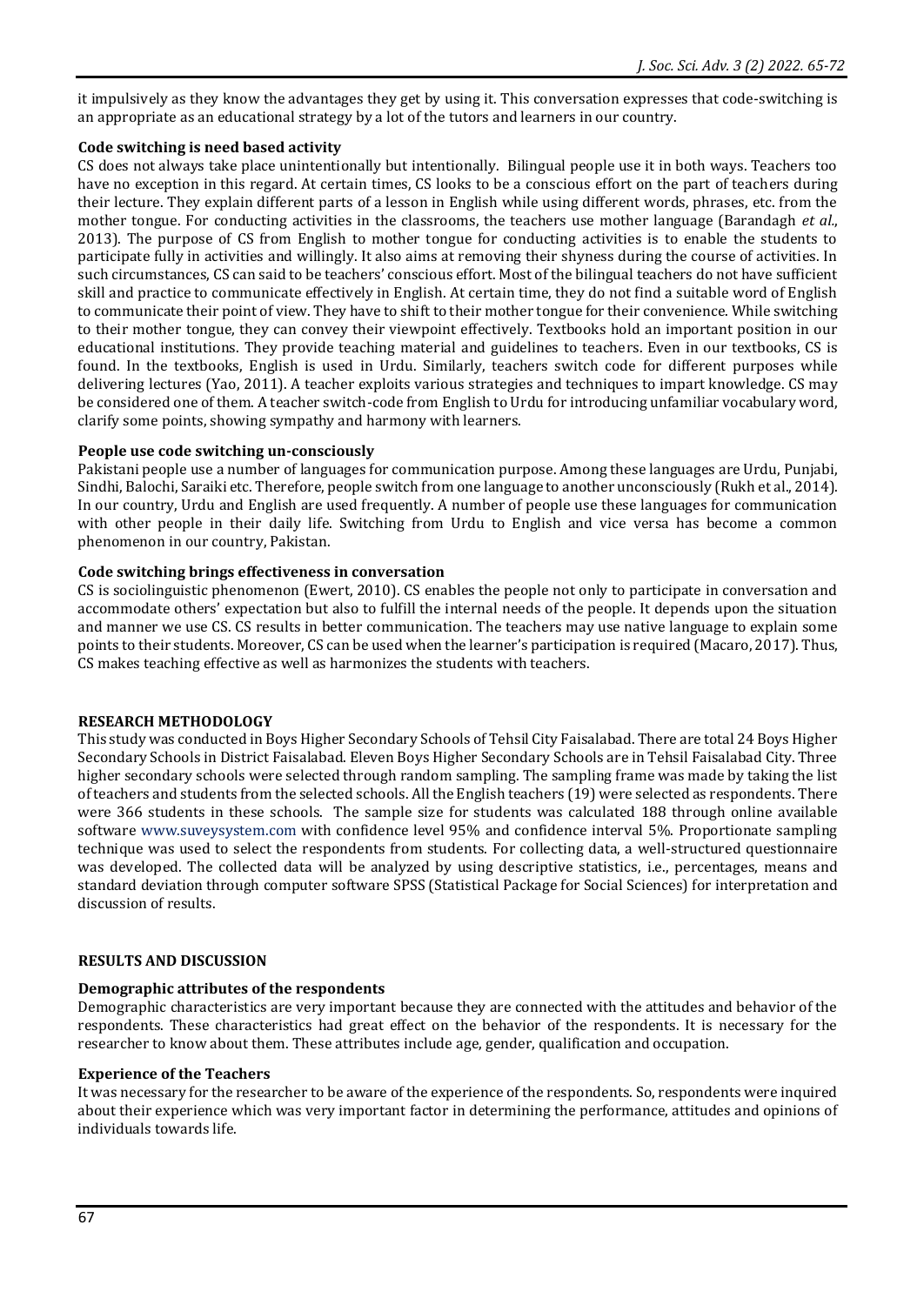Table 1: Distribution of the respondents with respect to their teaching experience

| Teaching experience |    |      |
|---------------------|----|------|
| $1 - 10$            |    | 36.8 |
| $11 - 20$           | 12 | 63.2 |
| Total               | 19 | 100  |
|                     |    |      |

Table 1 reveals that more than one third (36.8%) of the respondents were between the 1-10 years of experience whereas, majority of the respondents (63.2%) were having 11-20 years' experience. Majority of the respondents had 11-20 years' experience.

#### **Distribution of the respondents with respect to their age (Students)**

It was necessary for the researcher to be aware of the age of the respondents. So, respondents were enquired about their age. Age is very important factor in determining the performance, attitudes and opinions of individuals towards life.

| Table 2: Distribution the respondents according to their age |  |  |
|--------------------------------------------------------------|--|--|
|                                                              |  |  |

| Age       | F   |      |
|-----------|-----|------|
| 15-16     |     | 2.1  |
| $16 - 17$ | 117 | 62.2 |
| 18-19     | 67  | 35.6 |
| Total     | 188 | 100  |

Table 2 reveals that majority of the respondents (62.2%) of the respondents belonged to age group of 16-17, whereas, more than one third respondents were between 18-19 years.

#### **Effect of Code switching on Teaching**

| Table 1.3 Distribution of the responses according to the effects of CS on teaching |  |
|------------------------------------------------------------------------------------|--|
|                                                                                    |  |

| Effect of CS on teaching                                     |    |               |    |               | ◠                   |               | 4        |               |          |          |
|--------------------------------------------------------------|----|---------------|----|---------------|---------------------|---------------|----------|---------------|----------|----------|
|                                                              |    | $\frac{0}{0}$ |    | $\frac{0}{0}$ |                     | $\frac{0}{0}$ |          | $\frac{0}{0}$ |          | $\%$     |
| Abstract Noun                                                |    | 57.9          |    | 36.8          | $\theta$            |               |          | 5.3           |          | $\Omega$ |
| Provides Parallel words in mother tongue                     | h  | 31.6          | 10 | 52.6          |                     | 5.3           |          | 5.3           |          | 5.3      |
| Clarifies the concept of the students                        |    | 36.8          | 3  | 15.8          | 2                   | 10.5          | 2        | 1.5           |          | 26.3     |
| <b>Attracts the Students</b>                                 | 13 | 68.4          | 3  | 15.8          | 2                   | 10.5          | $\Omega$ |               |          | 5.3      |
| Makes Students feel relaxed                                  |    | 36.8          |    | 36.8          | 2                   | 10.5          | 3        | 15.8          | 0        | $\Omega$ |
| Helps in delivering lectures                                 | 8  | 42.1          | 3  | 15.8          | 5                   | 26.3          |          | 10.5          |          | 5.3      |
| Makes the lesson easy                                        |    | 10.5          | 8  | 42.1          | 6                   | 31.6          | 3        | 15.8          | $\Omega$ | $\Omega$ |
| Required for giving instruction                              |    | 10.5          | 8  | 42.1          | $\Omega$            |               | 2        | 10.5          | $\Omega$ | $\Omega$ |
| Teachers feel comfortable while translating unfamiliar words | 6  | 31.6          | 5  | 26.3          | $\Omega$            |               | 4        | 21.1          | 4        | 21.1     |
| Makes certain phrases and expressions easy                   | 8  | 42.1          |    | 10.5          |                     | 5.3           | 3        | 15.8          | 55       | 26.3     |
| 1-Strongly Agree<br>3- Undecided<br>2-Agree                  |    | 4-Disagree    |    |               | 5-Strongly disagree |               |          |               |          |          |

Table 3 reveals that majority of the respondents (57.9%) strongly agreed and more than one third respondents (36.8%) agreed with the statement that CS facilitated teaching abstract nouns. Almost one third respondents (31.6%) strongly agree and majority of the respondents (52.6%) agreed with the statement that CS provided parallel words in mother tongue. More than one third respondents (36.8%) strongly agreed and 15.8% agreed to the statement CS clarified the complex and complicated concepts. Majority of the respondents (68.4%) strongly agreed and almost 16% respondents agreed that CS attracted the attention of the students. More than one third respondents (36.8%) strongly agreed and same number of the respondents agreed that CS relaxed the students. Almost 43% respondents strongly agreed and almost 16% respondents agreed that CS mage lecture easy. Almost 11% respondents strongly agreed and 42.1% respondents agreed that CS made lesson easy. Almost 11% respondents strongly agreed and 42.1% respondents agreed that CS was required for giving instructions. Almost one third respondents (31.6%) strongly agreed and 26.3%respondents agreed that CS made the teacher feel easy. Almost 43% respondents strongly agreed and almost 11% respondents agreed that CS made certain phrases and expressions easy.

#### **Effect of Code switching on Learning**

Table 1.4 Distribution of the responses according to the effects of CS on learning

|                                             |              |               |            | っ             |    | 3                   | 4  |               |    |      |
|---------------------------------------------|--------------|---------------|------------|---------------|----|---------------------|----|---------------|----|------|
| Impact of CS on learning                    | F            | $\frac{0}{0}$ | F          | $\frac{0}{0}$ | F  | $\frac{0}{0}$       | F  | $\frac{0}{0}$ | F  | $\%$ |
| Students feel relaxed                       | 159          | 84.6          | 17         | 9             | 6  | 3.2                 |    | 0.5           | 5  | 2.7  |
| Makes the Students attentive                | 73           | 38.8          | 99         | 52.7          | 3  | 12.6                | 3  | 1.6           | 10 | 5.3  |
| removes boredom                             | 65           | 34.6          | 80         | 42.6          | 21 | 11.2                | 7  | 3.7           | 15 | 8    |
| bridges up difficulties in speaking English | 73           | 37.8          | 70         | 37.2          | 14 | 7.4                 | 13 | 6.9           | 20 | 10.6 |
| abstract noun are easily learnt             | 73           | 37.8          | 65         | 34.6          | 22 | 11.7                | 11 | 5.9           | 19 | 10.1 |
| makes English text books                    | 60           | 31.9          | 87         | 46.3          | 10 | 5.3                 | 12 | 6.4           | 19 | 10.1 |
| helps in performing activities              | 73           | 39.4          | 67         | 35.6          | 15 | 8                   | 11 | 5.9           | 21 | 11.2 |
| students learn new English words easily     | 67           | 35.6          | 81         | 43.1          | 12 | 6.4                 | 12 | 6.4           | 16 | 8.5  |
| helpful in comprehension                    | 88           | 46.8          | 66         | 85.1          | 13 | 6.9                 | 9  | 4.8           | 12 | 6.4  |
| 1-Strongly Agree<br>2-Agree                 | 3- Undecided |               | 4-Disagree |               |    | 5-Strongly disagree |    |               |    |      |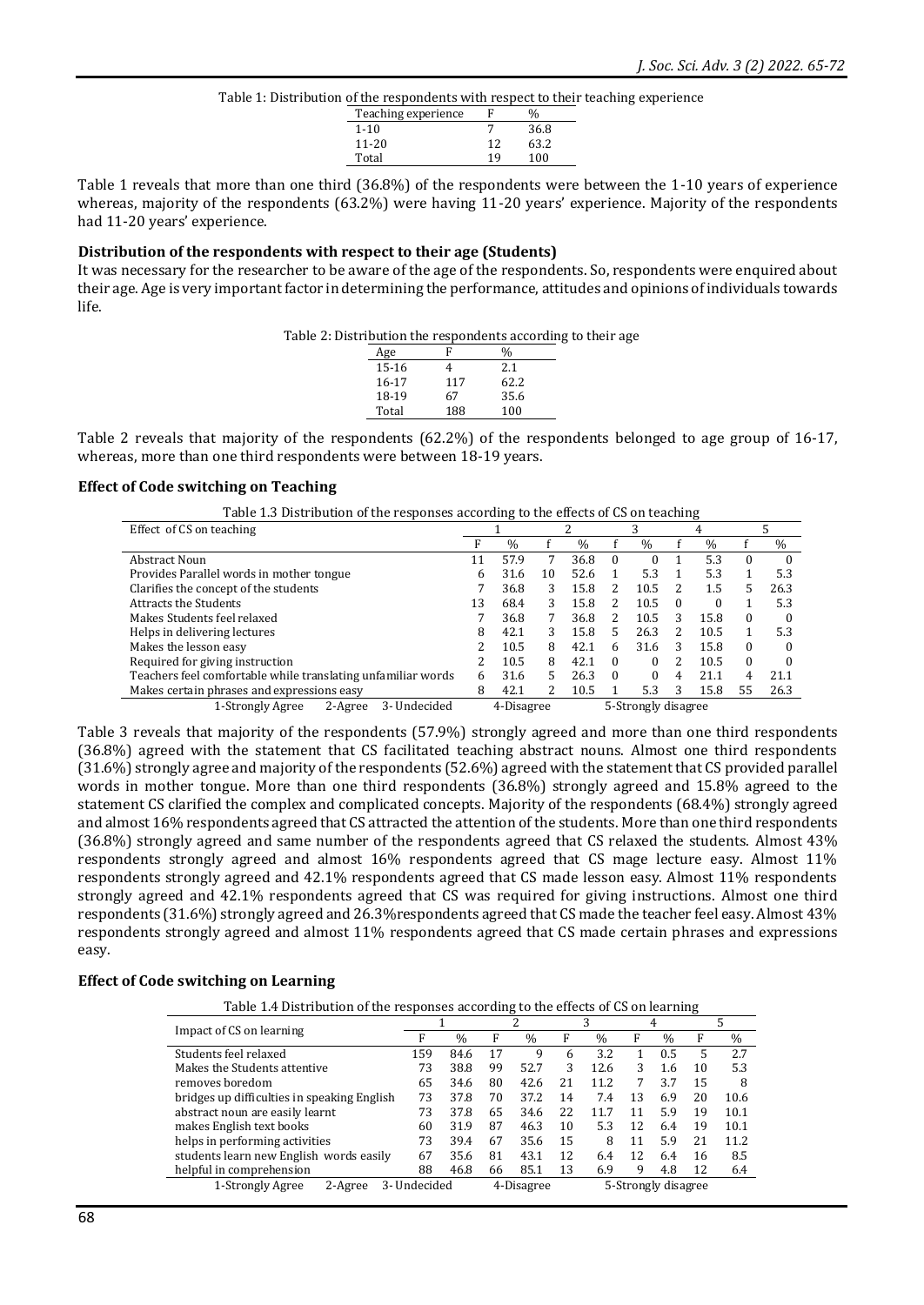Table 4 vast majority of the respondents (84.6%) strongly agreed that the use of CS in the classroom made students feel relaxed, whereas, 9 % respondents agreed to this statement. Almost 43% respondents agreed that the use of CS in the classroom removed boredom, whereas, slightly more than one third (34.6 %)) respondents strongly agreed with this statement. Over whelming majority of the respondents (84.6%) strongly agreed that the use of CS in the classroom made students feel relaxed, whereas, 9 % respondents agreed with this statement. More than one third respondents (37.8%) strongly agreed that the use of CS in the classroom bridged up difficulties in speaking English, whereas, almost the same number of respondents agreed to this statement. More than one third respondents (37.8%) strongly agreed that the use of CS in the classroom made the learning of abstract nouns easy, whereas, slightly more than one third of the respondents (34.6 %) respondents agreed with this statement. Slightly less than one third respondents (31.9%) strongly agreed that the use of CS in the classroom made text books easy, whereas, almost 47% respondents agreed to this statement. Almost forty percent respondents (39.4%) strongly agreed that the use of CS in the classroom helped in performing activities, whereas, more than one third respondents (35.6%) marked the option agreed. Almost 44% respondents strongly agreed that by the use of CS in the classroom students learnt English words easily, whereas, more than one third respondents (35.6%) agreed to this statement. Almost 47% respondents strongly agreed that the use of CS in the classroom helped in the comprehension of lesson, whereas, slightly more than one third respondents (35.1%) agreed to this statement.

#### **Reasons of using code switching**

| Table 1.5 Distribution of the responses according to reasons (teachers) |              |               |                |               |          |               |              |                     |          |          |  |
|-------------------------------------------------------------------------|--------------|---------------|----------------|---------------|----------|---------------|--------------|---------------------|----------|----------|--|
| Reasons of code switching                                               |              |               |                | 2             |          | 3             | 4            |                     |          | 5        |  |
|                                                                         | F            | $\frac{0}{0}$ | F              | $\frac{0}{0}$ | F        | $\frac{0}{0}$ | F            | $\%$                | F        | $\%$     |  |
| Lack of proficiency in English                                          | 13           | 68.4          | 6              | 31.6          | $\Omega$ | $\theta$      | $\Omega$     | $\theta$            | $\Omega$ | $\Omega$ |  |
| Lack of Confidence                                                      | 6            | 31.6          | 8              | 42.1          | $\Omega$ | $\theta$      | 2            | 10.5                | 3        | 15.8     |  |
| Conveying message                                                       | 12           | 63.2          | 6              | 31.6          | $\Omega$ | 0             | $\Omega$     | $\theta$            | 1        | 5.3      |  |
| Influence the listener                                                  | 7            | 36.8          | $\overline{4}$ | 21.1          | 2        | 10.5          | 2            | 10.5                | 4        | 21.1     |  |
| Posing better social status                                             | 10           | 52.6          | 4              | 21.1          | 3        | 15.8          | 2            | 10.5                | 0        | 0        |  |
| Excluding third person                                                  | 9            | 47.4          | 5              | 26.3          | 2        | 10.5          | 3            | 15.8                | $\theta$ | $\Omega$ |  |
| While forgetting term in English                                        | 12           | 63.2          | 5              | 26.3          | $\Omega$ | 0             | 1            | 5.3                 | 1        | 5.3      |  |
| Quoting exact words                                                     | 10           | 52.6          | 7              | 36.8          | 1        | 5.3           | $\mathbf{1}$ | 5.3                 | $\Omega$ |          |  |
| Lack of alternate term in English                                       | 6            | 31.6          | 6              | 31.6          | 3        | 15.8          | 3            | 15.8                | 1        | 5.3      |  |
| While getting emotional                                                 | 6            | 31.6          | 4              | 21.1          | 4        | 21.1          | 3            | 15.8                | 2        | 10.5     |  |
| Habit                                                                   | 5            | 26.3          | 6              | 31.6          | 1        | 5.3           | 2            | 10.5                | 5        | 26.3     |  |
| While showing extreme annoyance                                         | 9            | 47.4          | 3              | 15.8          | 2        | 10.5          |              | 5.3                 | 4        | 21.1     |  |
| 2-Agree<br>1-Strongly Agree                                             | 3- Undecided |               |                | 4-Disagree    |          |               |              | 5-Strongly disagree |          |          |  |

Table 5 shows that majority of the respondents (68.4%) strongly agreed that CS was used due to lack of proficiency in English, whereas, slightly less than one third of the respondents (31.6 %) respondents agreed to this statement. Vast majority of the respondents (83.5%) strongly agreed that CS was used due to lack of confidence, whereas, 12 % respondents agreed to this statement. Approximately on third of the respondents (31.6%) strongly agreed that with the use of CS, messages could easily be conveyed, whereas, almost 42 % respondents agreed to this statement. Almost 37% respondents strongly agreed, whereas, approximately 22% agreed that the use of CS in the classroom influenced the listener. Majority of the respondents (52.6%) strongly agreed that the use of CS in the classroom was helpful in posing better social status, whereas, almost 22% respondents strongly agreed to this statement. Approximately 48% of the respondents strongly agreed that the CS in the classroom was helpful for excluding third person, while, almost 27% respondents agreed to this statement. Majority of the respondents (63.2%) strongly agreed that CS was used when one forgot some term in English, whereas, almost 27% respondents agreed to this statement. Majority of the respondents (52.6.2%) strongly agreed that CS was used for quoting exact words, whereas, more than one third respondents (36.8%) agreed to this statement. Almost one third respondents (31.6%) strongly agreed that CS was used due to lack of alternate term in English, whereas, exactly the same number of respondents (31.6%) agreed with this statement. Almost one third respondents (31.6%) strongly agreed that the use of CS was made while getting emotional, whereas, approximately 22 % respondents agreed to this statement. Almost 27% respondents strongly agreed that the use of CS was used due to habit, whereas, approximately one third respondents ((31.6%) agreed with this statement. Almost fifty percent respondents (47.4%) respondents strongly agreed that the use of CS was used due to habit, whereas, approximately respondents16% agreed to this statement.

| Table 1.6 Distribution of the responses according to the reason of CS (students) |  |
|----------------------------------------------------------------------------------|--|
|----------------------------------------------------------------------------------|--|

|                                      | rapic from protection of the responses according to the reason or go fotuachts |      |    |            |    |      |    |                     |          |          |  |  |
|--------------------------------------|--------------------------------------------------------------------------------|------|----|------------|----|------|----|---------------------|----------|----------|--|--|
| Reasons of code switching            |                                                                                |      |    |            |    |      |    |                     |          |          |  |  |
| Conveying messages                   | 157                                                                            | 83.5 | 22 | 11.7       |    | 0.5  | 8  | 4.3                 | $\left($ | $\Omega$ |  |  |
| influencing the listener             | 70                                                                             | 87.2 | 92 | 48.9       | 6  | 3.2  |    | 3.7                 | 13       | 6.9      |  |  |
| posing better social status          | 68                                                                             | 36.2 | 76 | 40.4       | 20 | 10.6 | 10 | 5.3                 | 14       | 7.4      |  |  |
| excluding third person               | 68                                                                             | 36.2 | 70 | 37.2       | 14 | 7.4  | 18 | 9.6                 | 18       | 9.6      |  |  |
| while forgetting any term in English | 77                                                                             | 41   | 65 | 34.6       | 16 | 8.5  | 12 | 6.4                 | 18       | 9.6      |  |  |
| lack of alternate term in English    | 75                                                                             | 39.9 | 70 | 37.2       | 20 | 10.6 | 8  | 4.3                 | 15       | 8        |  |  |
| while getting emotional              | 56                                                                             | 29.8 | 85 | 45.2       | 11 | 5.9  | 14 | 7.4                 | 22       | 11.7     |  |  |
| while showing extreme annoyance      | 88                                                                             | 46.2 | 67 | 35.6       | 10 | 5.2  | 9  | 4.8                 | 14       | 7.4      |  |  |
| 1-Strongly Agree<br>2-Agree          | 3- Undecided                                                                   |      |    | 4-Disagree |    |      |    | 5-Strongly disagree |          |          |  |  |
|                                      |                                                                                |      |    |            |    |      |    |                     |          |          |  |  |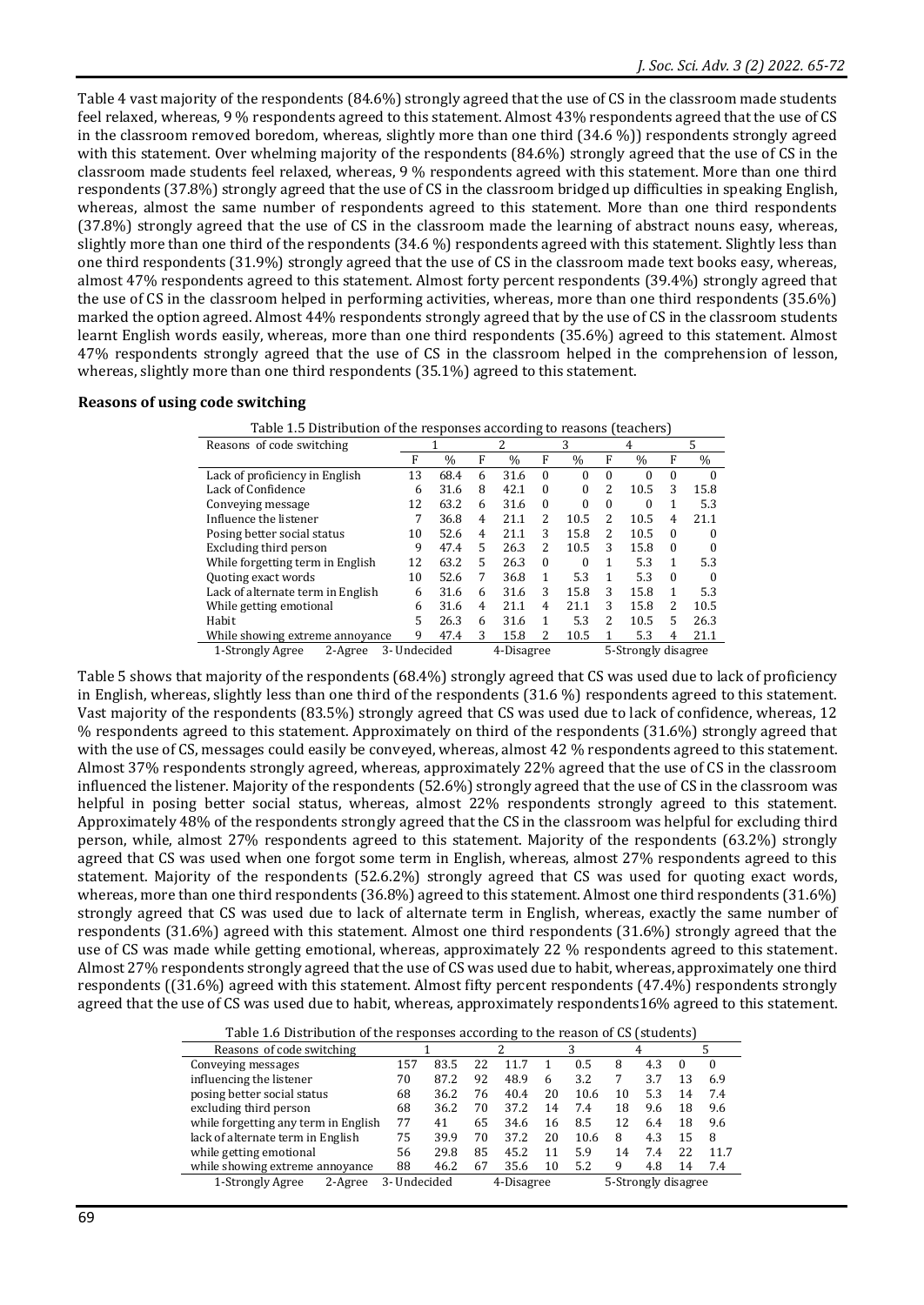Table 6 shows that vast majority of the respondents (83.5%) strongly agreed that with the use of CS in the classroom, messages could easily be conveyed, whereas, almost 12 % respondents agreed to this statement. Around fifty percent (48.9%) respondents agreed, whereas, approximately 38% respondents strongly agreed that the use of CS in the classroom influenced the listener Slightly more than forty percent respondents (40.4%) of the respondents agreed that the use of CS in the classroom was helpful in posing better social status, whereas, more than one third respondents (36.2%) strongly agreed to this statement. More than one third respondents (36.2%) of the respondents strongly agreed that the CS in the classroom was helpful for excluding third person, similarly, almost the same number of respondents agreed to this statement.41% strongly agreed that CS is used when one forgot some term in English, whereas, slightly more than one third respondents (34.6%) agreed to this statement. Almost forty percent respondents (39.9%) strongly agreed that CS was used due to lack of alternate term in English, whereas, approximately the same number of respondents (37.2%) agreed to this statement. Almost thirty percent of the respondents (29.8%) strongly agreed that the use of CS was made while getting emotional, whereas, approximately 46 % respondents agreed to this statement. Almost 47% respondents strongly agreed that the use of CS is used to show extreme annoyance while getting emotional, whereas, approximately 66 % respondents which is majority agreed to this statement.

#### **Context in which CS is mostly used**

| Table 1.7 Distribution of the responses according to the context of CS (teachers) |                                                   |               |    |               |          |               |          |               |               |      |  |
|-----------------------------------------------------------------------------------|---------------------------------------------------|---------------|----|---------------|----------|---------------|----------|---------------|---------------|------|--|
| Contexts                                                                          |                                                   |               | 2  |               | 3        |               | 4        |               | 5             |      |  |
|                                                                                   | F                                                 | $\frac{0}{0}$ | F  | $\frac{0}{0}$ | F        | $\frac{0}{0}$ | F        | $\frac{0}{0}$ | F             | $\%$ |  |
| Classroom                                                                         | 11                                                | 57.9          | 4  | 21.1          | 2        | 10.5          | $\Omega$ | 0             | $\mathcal{L}$ | 10.5 |  |
| Lab                                                                               | 3                                                 | 15.3          | 9  | 47.7          | 7        | 36.8          | $\Omega$ | 0             | $\Omega$      | 0    |  |
| Library                                                                           | 9                                                 | 47.4          | 4  | 21.1          | 5        | 26.3          |          | 5.3           | $\theta$      | 0    |  |
| Canteen                                                                           | 5                                                 | 26.3          | 4  | 21.1          | 2        | 10.5          | 7        | 36.8          |               | 5.3  |  |
| At Home                                                                           | 4                                                 | 21.1          | 13 | 68.4          | $\theta$ | 0             | $\Omega$ | 0             | 2             | 10.5 |  |
| At market                                                                         | 14                                                | 73.7          | 3  | 15.8          | $\theta$ | 0             | $\Omega$ | 0             | 2             | 10.5 |  |
| On phone calls                                                                    | 8                                                 | 42.1          | 8  | 42.1          | $\theta$ | 0             |          | 5.3           | 2             | 10.5 |  |
| Discussing subject                                                                | 12                                                | 63.2          | 1  | 5.3           | 1        | 5.3           |          | 5.3           | 4             | 21.1 |  |
| Talking to stranger                                                               | 4                                                 | 21.1          | 7  | 36.8          | $\theta$ | 0             | 3        | 15.8          | 5             | 26.3 |  |
| Discussing something personal                                                     |                                                   | 36.6          | 3  | 15.8          | $\theta$ | 0             | 5        | 26.3          | 4             | 21.1 |  |
| 1-Strongly Agree<br>2-Agree                                                       | 5-Strongly disagree<br>3- Undecided<br>4-Disagree |               |    |               |          |               |          |               |               |      |  |

Table 7 shows that majority of the respondents (57.9%) strongly agreed that CS was used in the classroom, whereas, almost 22 % respondents agreed to this statement. Almost 16 % respondents strongly agreed that CS was used in the lab, whereas, approximately 48% respondents agreed to this statement. Approximately 48% respondents strongly agreed that CS was used in the library, whereas, almost respondents (22%) agreed to this statement. Almost 27 % respondents strongly agreed that CS was used at the canteen, whereas, approximately 22% agreed to this statement. Majority of the respondents (68.4%) strongly agreed that CS was used in at home, whereas, almost 22 % respondents agreed to this statement. Majority of the respondents (73.7%) strongly agreed that CS is used in at market, whereas, almost 16% respondents agreed to this statement. Almost 43% respondents strongly agreed and exactly the same number of respondents agreed that CS was used on phone calls. Majority of the respondents (68.4%) strongly agreed that CS was used in at home, whereas, almost 22 % respondents agreed to this statement. Majority of the respondents (63.2%) strongly agreed and 6% respondents agreed that CS was used while discussing subject. Almost 22% respondents strongly agreed that CS was used while talking to a stranger, whereas, more than one third respondents (37%) agreed to this statement. More than one third respondents (37%) respondents strongly agreed and almost 16% respondents agreed that CS was used while discussing something personal.

| Table 1.8 Distribution of the responses according to the context of CS (students) |  |
|-----------------------------------------------------------------------------------|--|
|                                                                                   |  |

| Table 1.0 Distribution of the responses according to the context or Go (students) |     |               |     |               |    |               |                     |               |          |          |  |
|-----------------------------------------------------------------------------------|-----|---------------|-----|---------------|----|---------------|---------------------|---------------|----------|----------|--|
|                                                                                   |     |               |     | 2             |    | 3             |                     | 4             |          | 5        |  |
| <b>Statements</b>                                                                 | F   | $\frac{0}{0}$ | F   | $\frac{0}{0}$ | F  | $\frac{0}{0}$ | F                   | $\frac{0}{0}$ | F        | $\%$     |  |
| Classroom                                                                         | 140 | 74.5          | 33  | 17.6          | 6  | 3.2           | 9                   | 4.8           | $\theta$ | $\Omega$ |  |
| Lab                                                                               | 40  | 21.3          | 113 | 60.1          | 7  | 3.7           | 10                  | 5.3           | 18       | 9.6      |  |
| Library                                                                           | 59  | 31.4          | 65  | 34.6          | 24 | 12.8          | 20                  | 10.6          | 20       | 10.6     |  |
| Canteen                                                                           | 65  | 34.6          | 72  | 38.3          | 16 | 8.5           | 19                  | 10.5          | 16       | 3.5      |  |
| Talking to opposite sex                                                           | 60  | 31.9          | 49  | 26.1          | 19 | 10.1          | 15                  | 8             | 45       | 23.9     |  |
| At home                                                                           | 144 | 76.6          | 27  | 14.4          | 3  | 1.6           | 2                   | 1.5           | 12       | 6.4      |  |
| At market                                                                         | 68  | 36.2          | 95  | 15.5          | 7  | 3.7           | 7                   | 3.7           | 11       | 5.9      |  |
| On phone Calls                                                                    | 87  | 46.3          | 61  | 32.4          | 21 | 11.2          | 6                   | 2.3           | 13       | 6.9      |  |
| Discussing Subject                                                                | 93  | 49.5          | 65  | 34.6          | 9  | 4.8           | 5                   | 2.7           | 16       | 8.5      |  |
| Talking to Stranger                                                               | 63  | 33.5          | 85  | 45.2          | 13 | 6.9           | 10                  | 5.3           | 17       | 9        |  |
| Discussing something personal                                                     | 76  | 40.4          | 79  | 42            | 19 | 10.1          | 8                   | 5.6           | 11       | 5.9      |  |
| 2-Agree<br>1-Strongly Agree                                                       |     | 3- Undecided  |     | 4-Disagree    |    |               | 5-Strongly disagree |               |          |          |  |

Majority of the respondents (74.5%) strongly agreed that CS was used in the classroom, whereas, almost 18 % respondents agreed to this statement. Majority of the respondents (60.1%) agreed that CS was used in the lab, whereas, 22% respondents strongly agreed to this statement. Slightly less than one third the respondents (31.4%) strongly agreed that CS was used in the library, whereas, a little more than one third respondents (34.6%) agreed to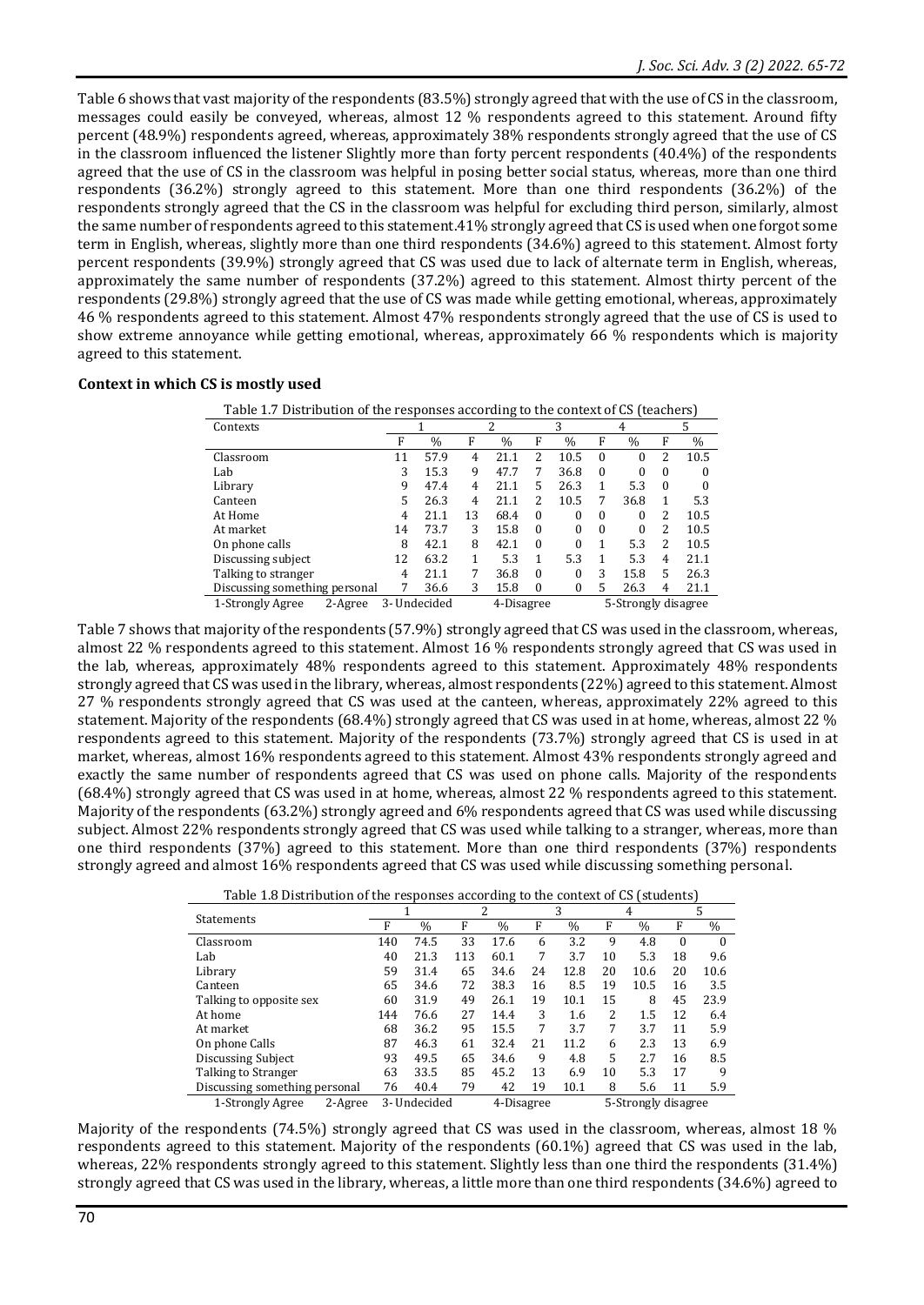this statement. A little more than one third respondents (34.6%) strongly agreed that CS was used in canteen, whereas, almost 39% respondents agreed to this statement. A little more than one third respondents (34.6%) strongly agreed that CS was used while talking to the opposite sex, whereas, almost 27% respondents agreed to this statement. Majority of the respondents (76.6%) strongly agreed that CS was used in at home, whereas, a little more than one third respondents (36.2 %) agreed to this statement. Majority of the respondents (50.5%) agreed that CS was used in at market, whereas, more than one third respondents ((36.2%) strongly agreed to this statement. Approximately 47% respondents strongly agreed and almost one third (32.4%) respondents agreed that CS was used on phone calls. Approximately fifty percent respondents (49.5) strongly agreed and slightly more than one third respondents (34.6%) agreed that CS was used while discussing subject. A little more than one third respondents (33.5%) strongly agreed that CS was used while talking to a stranger, whereas, more than forty percent (42%) respondents agreed to this statement. Almost 41% percent respondents strongly agreed and almost one third respondents agreed that CS was used while discussing something personal.

#### **Discussion**

CS is used to enhance the learners' ability, skill and interest. It is helpful for the teachers teaching English inn bilingual classrooms. The data analysis show that teachers feel comfort as with the use of CS certain complicated concepts, vocabulary, phases and expression can easily be explained. Similarly, CS plays the role of facilitator to the learners with inability to communicate correctly in English, to comprehend difficult and complicated concepts. It is a significant pedagogical tool CS makes communication easy between teacher and student. It makes teaching and learning process easier, with the use of CS teacher learners exposes their ideas and feeling freely in the class room. The findings show that CS is an efficient communication tool for both the teachers and students. It facilitates the communication.

CS serves the pedagogical purposes. Difficult vocabulary, complex concepts and different other complicated ideas and different other complicated ideas can easily be taught with the help CS. Similarly, it serves the purpose of relaxing and creating a friendly atmosphere for the instructional means on the other hand, students too feel relaxed when the teacher uses code switching. The use of code switching removes boredom. The students feel easy and show interest in their studies in efficiency in English is the major factor involved in code switching. Moreover, several contexts like classroom, laboratory, library, canteen, playgrounds are also the favorite places for the code switching.

#### **RECOMMENDATIONS**

From the study, it is recommended that further researches should be conducted in order to find out the effects of CS in teaching and learning as well as to find out the reasons and context. Secondly, it is also significant to note that CS is more frequent in one educational institute than the others.

- Though CS is helpful in teaching and learning English as a foreign language but it is not given due importance. Experts should be consulted in this regard.
- Trainings and refresher courses should be arranged for the better exploitation of CS in English classrooms.
- Some concepts are too complicated for students. The teachers should take help from shifting too mother tongue in order to make these concepts easy.

## **REFERENCES**

- Asghar, M., & Asim, M. (2013). Urdu in Anglicized world: a corpus based study. *International journal of English and literature*, *4*(4), 135-141.
- Barandagh, S. G., Zoghi, M., & Amini, D. (2013). An investigation of teachers and learners' use of English-Persian code switching in Iranian intermediate EFL classrooms. *Journal of Basic and Applied Scientific Research*, *3*(7), 876-883.
- Dar, M. F. and Khan, I. 2014. Oral Communication Apprehension Among Undergraduate Engineering Students in Pakistan. Journal of Education and Social Sciences. 2: 144-153.
- Ewert, A. (2010). An educational language community: External and internal language use by multilingual students. *J. Arabski, & A. Wojtaszek, Neurolinguistic and Psycholinguistic Perspectives on SLA*, 159-174.
- Gulzar, M. A. (2010). Code-switching: Awareness about its utility in bilingual classrooms. *Bulletin of education and research*, *32*(2), 23-44.
- Macaro, E. (2017). Students' strategies in response to teachers' second language explanations of lexical items. *The Language Learning Journal*, *45*(3), 352-367.
- Mckay, S. L. 2003. EIL Curriculum Development. RELC Journal. 34:31-47.
- Metila, R. A. (2009). Decoding the switch: The functions of codeswitching in the classroom. *Education Quarterly*, *67*(1). Rasul, S. (2013). Borrowing and code mixing in Pakistani children's magazines: practices and functions. *Pakistaniaat: A journal of Pakistan studies*, *5*(2), 46-72.
	-